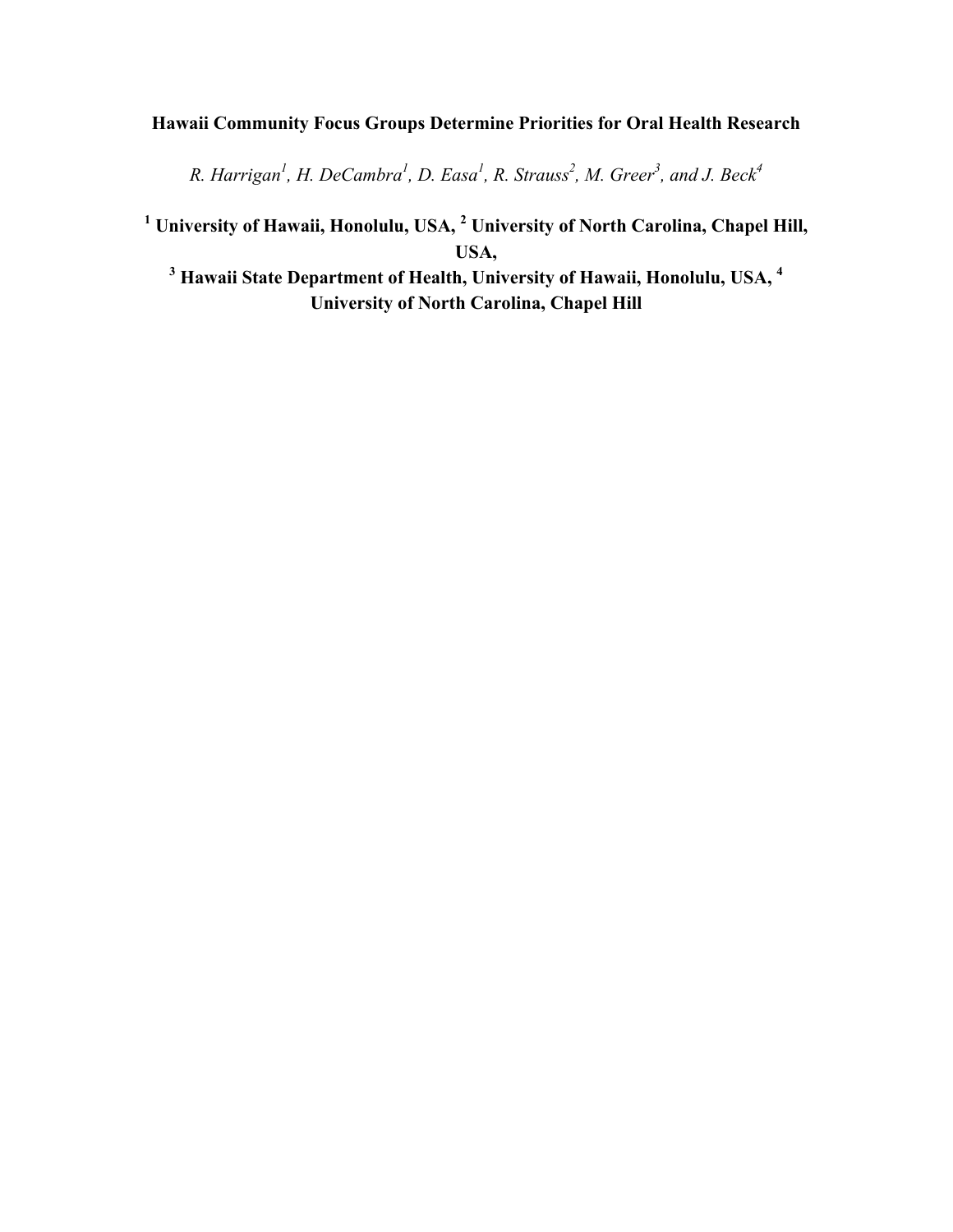#### Abstract

**Background:** The oral health status of people in Hawaii is poor and possibly the worst in the nation. However, comprehensive oral epidemiological studies have not been done. The presence of many ethnic groups, blending of ethnicities and the lack of universal water fluoridation may contribute to this situation.

**Objective:** To determine the community's and provider's perception of the problem of oral health and their priorities for further research.

**Methods:** Eight one-hour focus groups (10 people) were held in 5 communities to explore the oral health perceptions of community members and providers. Hawaiian, Filipino, Chinese, and other Pacific Island populations were studied. The groups were language and culturally sensitive and attentive to the needs and health status of the participants and the communities they represented. Sessions were audio taped and analyzed using SPSS TextSmart to generate major themes.

**Results:** Major themes were: attitudes, beliefs, oral health behaviors, genetic factors, and access to services contribute to the oral health status of the community. Agreement exists across cultures that community based oral health research studies focused on tangible oral health problems, including intervention trials, are appropriate strategies to address oral health concerns. Community involvement in the design and the implementation of oral health investigations in Hawaii is essential.

**Conclusions:** The Hawaiian, Filipino, Chinese, and other Pacific Island populations studied share the belief that research focused on oral health services to the community is crucial to the reduction in oral health disease, as well as in reaching the goal of eliminating health disparities in oral health, which is known to exit among population subgroups in Hawaii.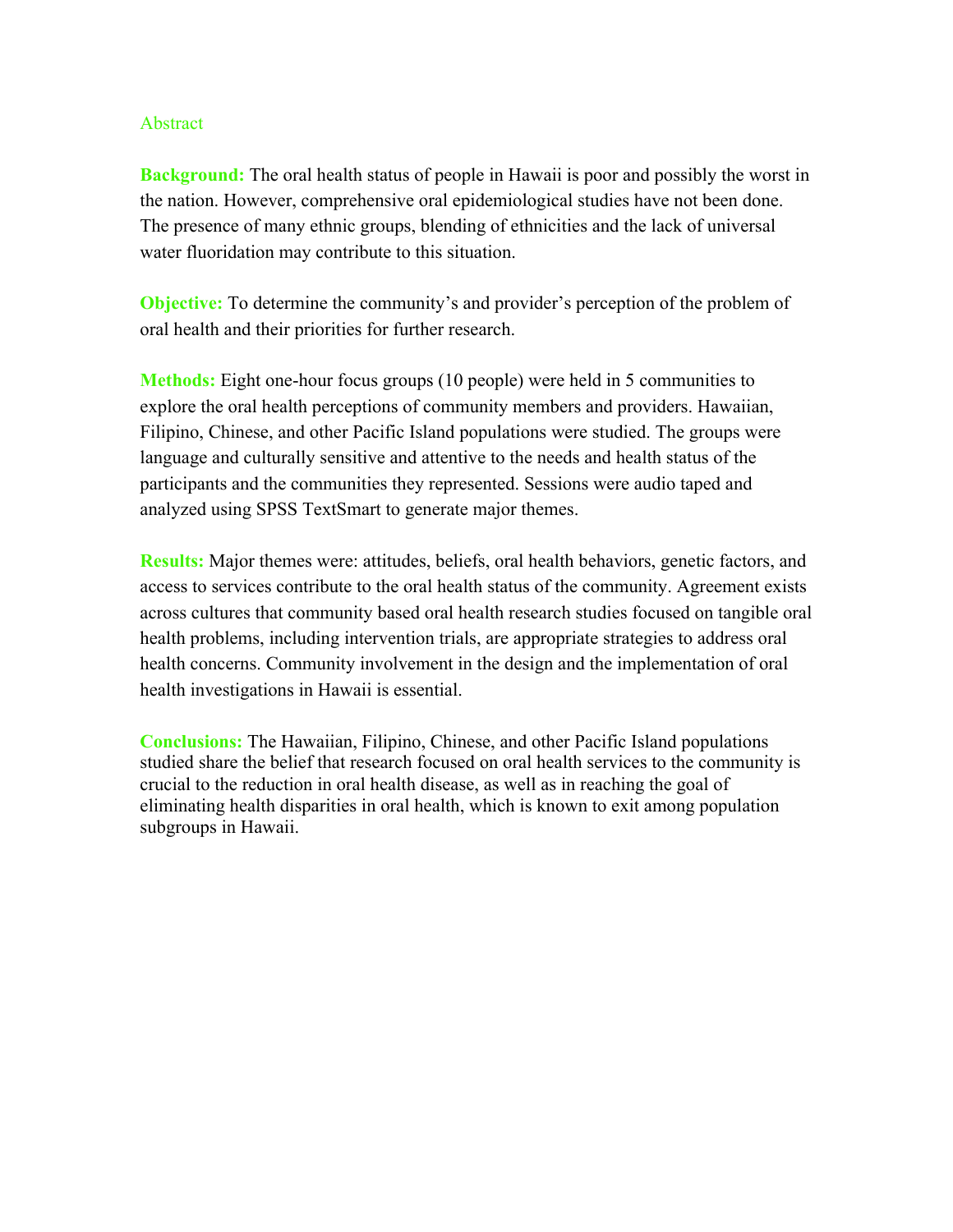# Problem

- The oral health status of people in Hawaii is poor and possibly the worst in the nation. However, comprehensive oral epidemiological studies have not been done.
- The presence of many ethnic groups, blending of ethnicities and the lack of universal water fluoridation may contribute to this situation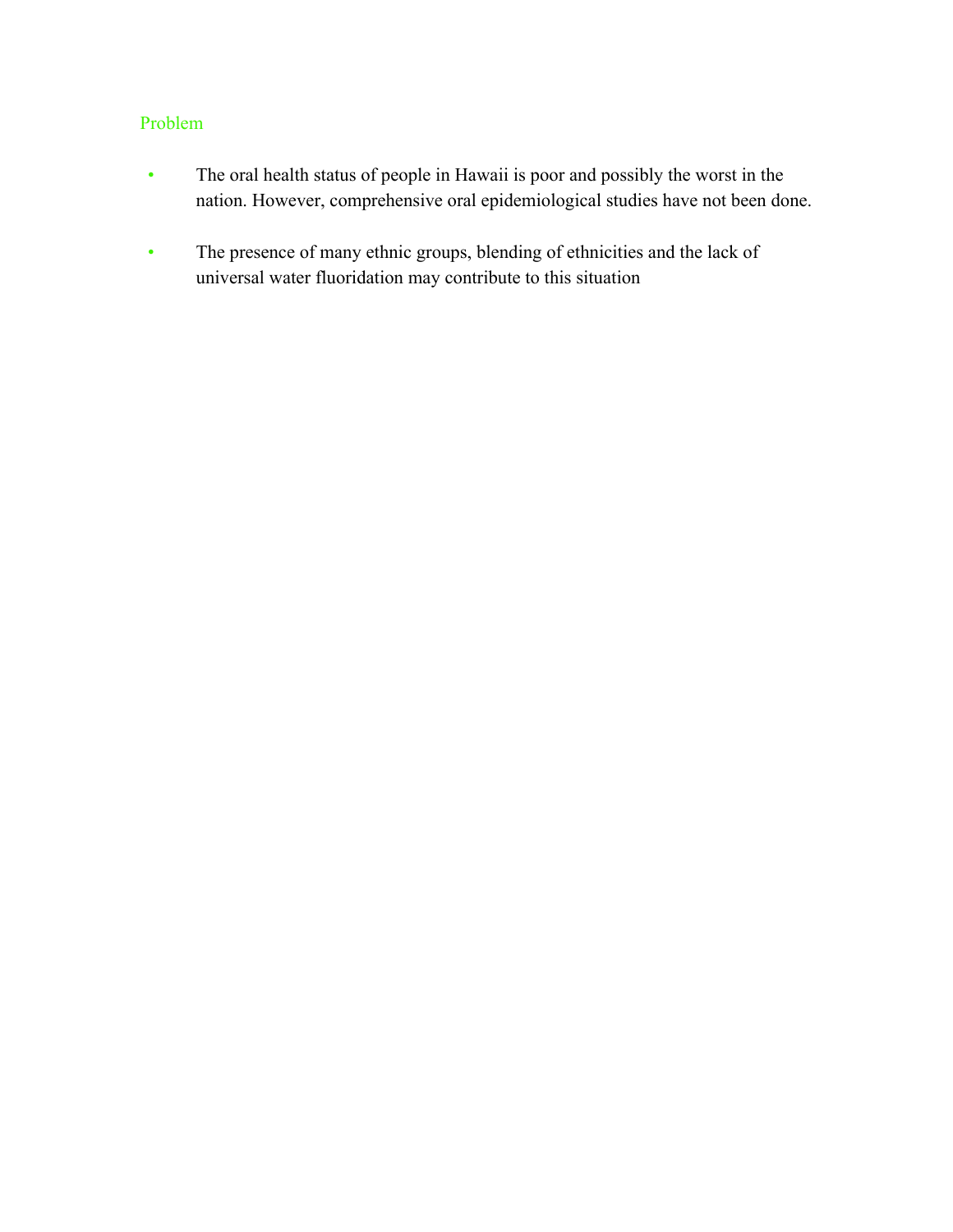# Objective

To determine the community's and provider's perception of the problem of oral health and their priorities for further research.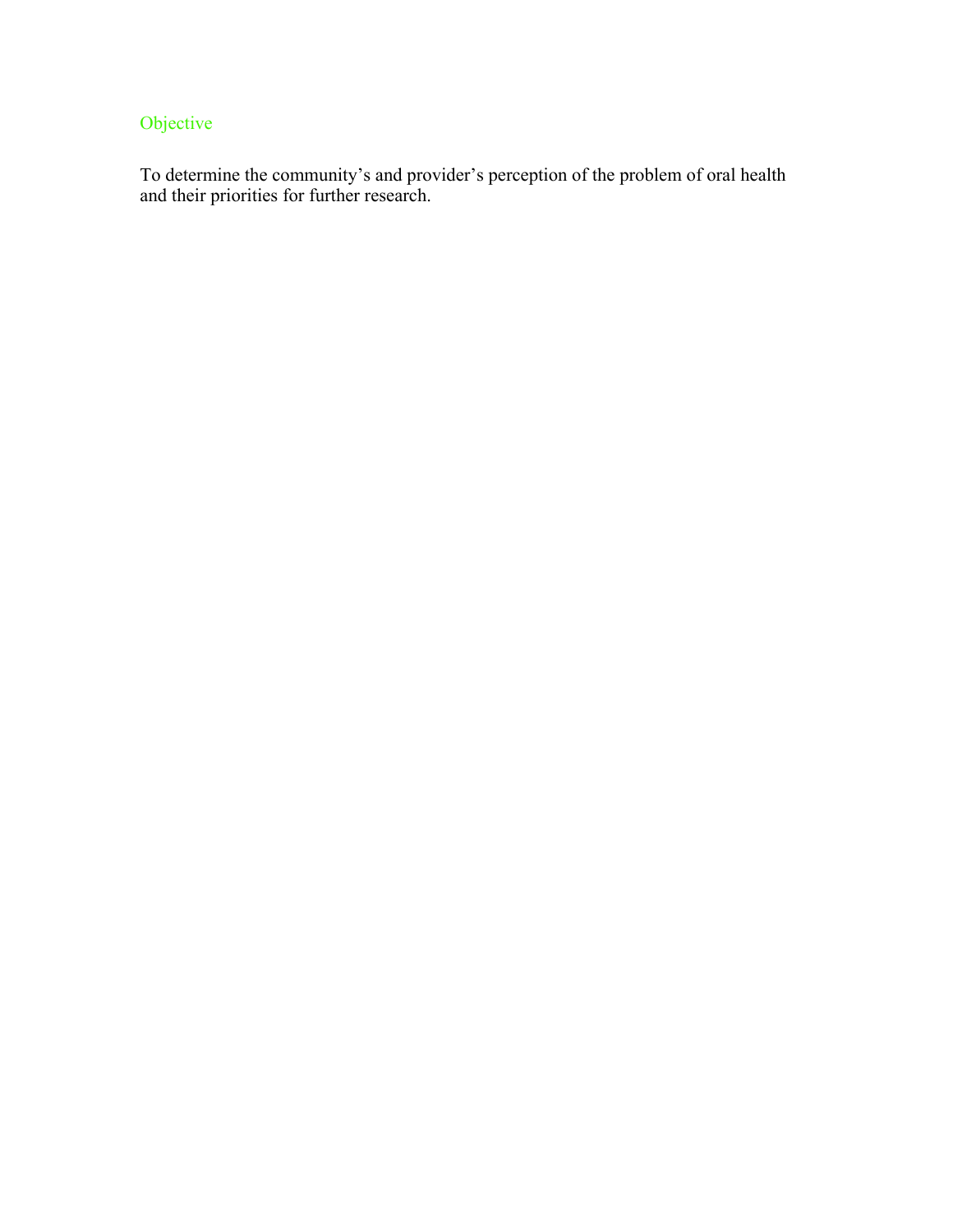# Methods

- Eight one-hour focus groups (10 people) were held in 5 communities to explore the oral health perceptions of community members and providers.
- Hawaiian, Filipino, Chinese, and other Pacific Island populations were studied.
- The groups were language and culturally sensitive and attentive to the needs and health status of the participants and the communities they represented.
- Sessions were audio taped
- SPSS TextSmart was used to generate major themes.
- "Speakouts" were used to validate themes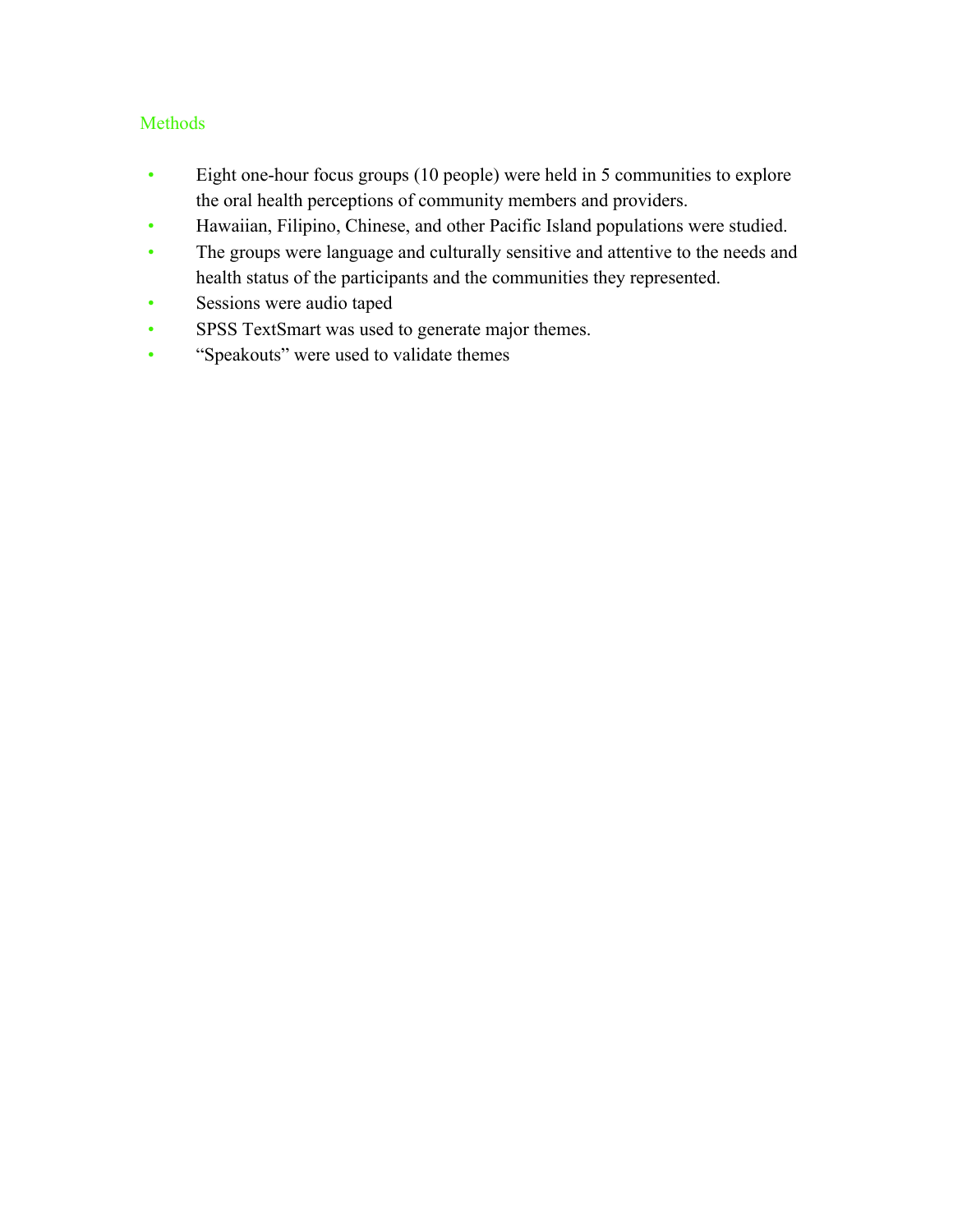#### **Results**

- Major themes were: attitudes, beliefs, oral health behaviors, genetic factors, and access to services contribute to the oral health status of the community.
- Agreement exists across cultures that community based oral health research studies focused on tangible oral health problems, including intervention trials, are appropriate strategies to address oral health concerns.
- Community involvement in the design and the implementation of oral health investigations in Hawaii is essential.

### **Communities believe**

Individual

- Increased individual responsibility is needed
- Provision of tooth brushes, floss and tooth paste to community members would be assistive and "cheap"

#### **Communities need**

- Economic Development
- Housing
- Educational Programs
- Professional
- Dentists need to provide more "pain free" care
- The dental profession should take on increased responsibility for the community
- Dentists may need to be provided with incentives to work in communities with health disparities

#### **Education**

- Programs should be implemented to teach community members how to raise healthy food because it is too expensive to buy
- Nutrition education is needed
- Provide technical assistance and training

#### **Political**

• Legislation is needed to change availability of Dental Insurance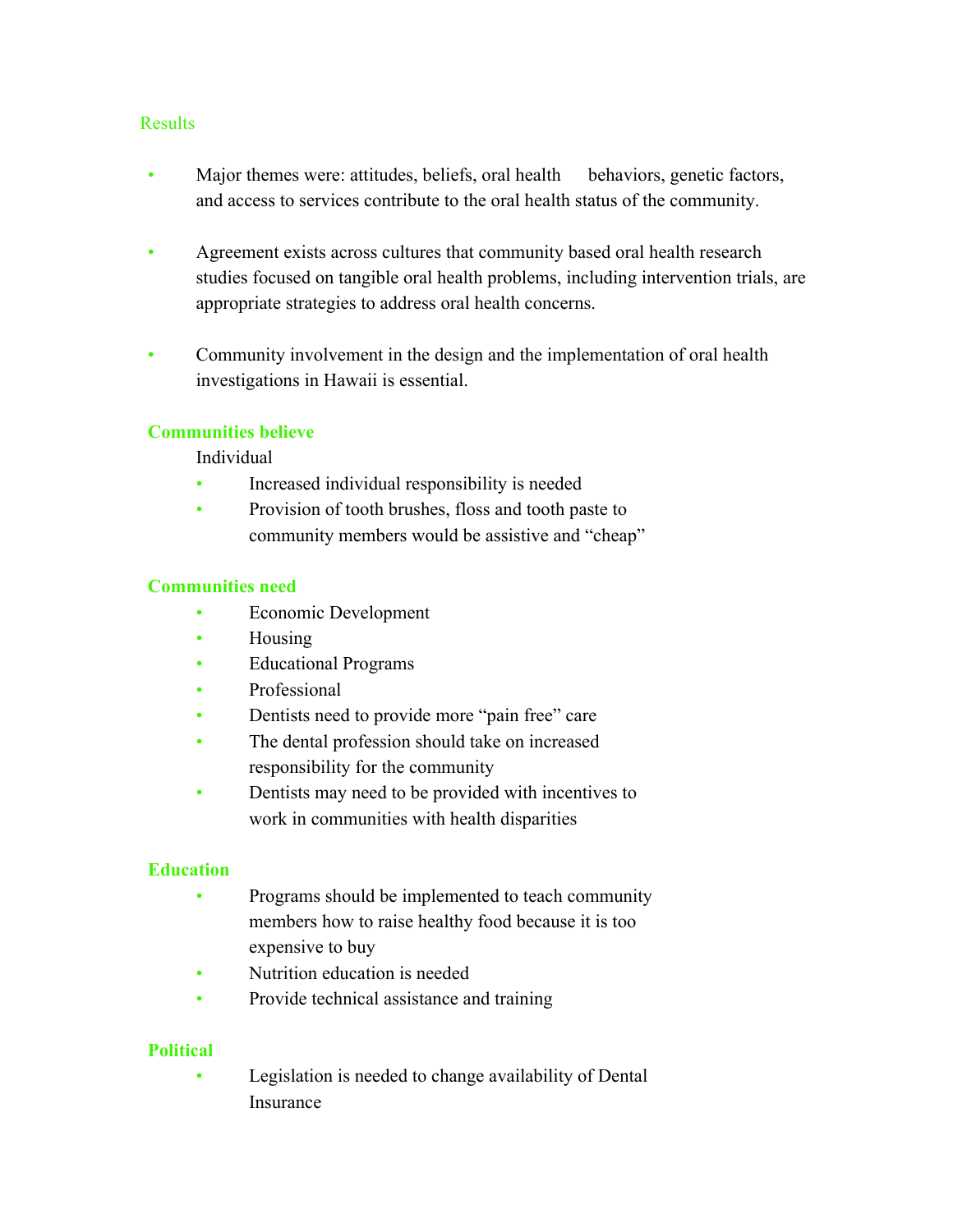• It is time that health insurance covered the mouth

# **Family**

• Provide support for the "ohana"

# **Community**

- Provide dental services in the community health centers
- Develop community leaders

#### **Environment**

- Reduce pesticide use
- Study watershed
- Study sewage ejection into the ocean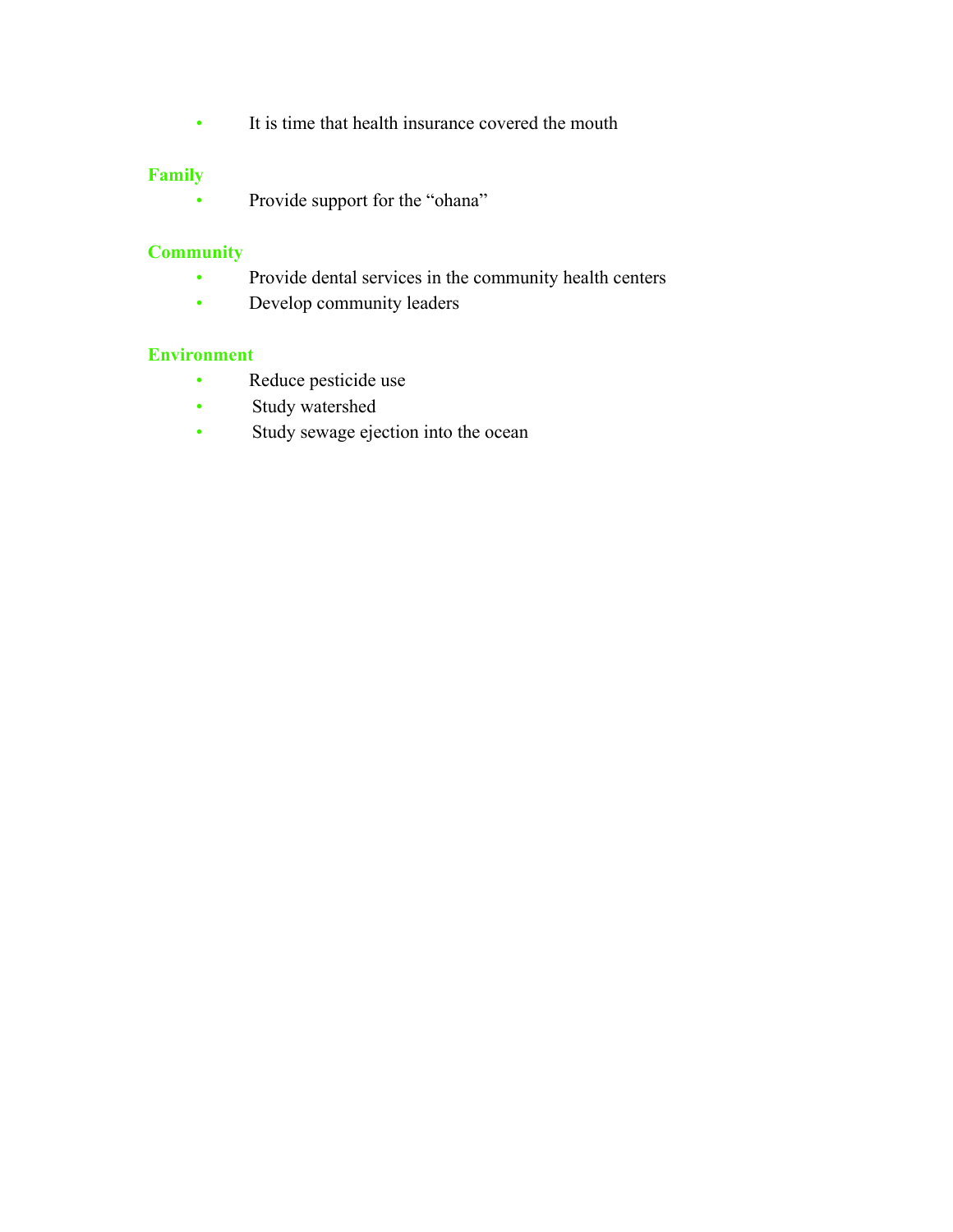# **Conclusions**

The Hawaiian, Filipino, Chinese, and other Pacific Island populations studied share the belief that research focused on oral health services to the community is crucial to the reduction in oral health disease as well as in reaching the goal of eliminating health disparities in oral health.